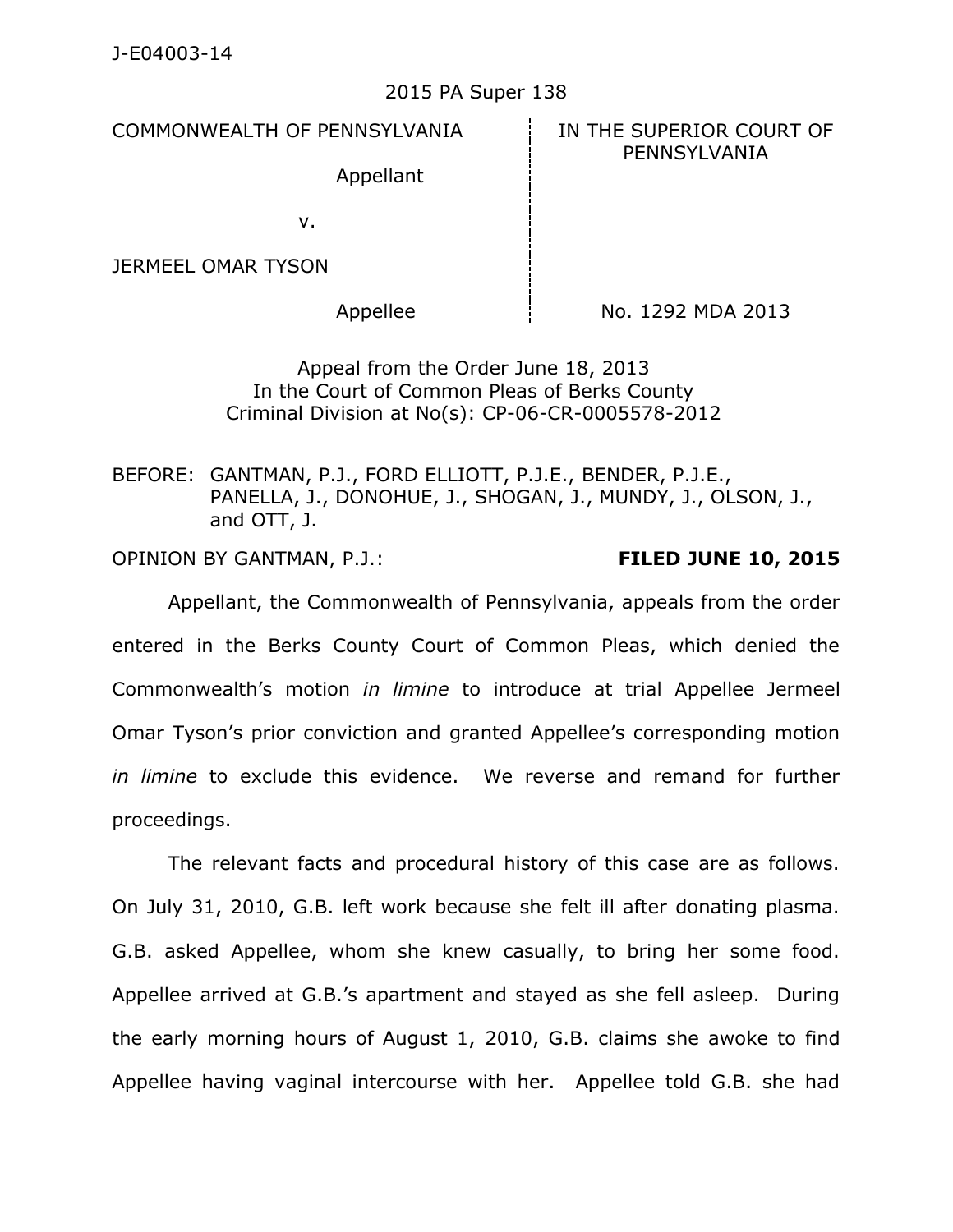taken her pants off for him. G.B. claims she told Appellee to stop, and he complied. After falling back asleep, G.B. woke again later that night and went into her kitchen, where she allegedly found Appellee naked. G.B. claims she told Appellee she did not want to have sex with him and returned to bed. Shortly thereafter, G.B. claims, she woke up; and Appellee was again having vaginal intercourse with her. G.B. told Appellee to stop and asked him what he was doing. Appellee told G.B. her eyes were open the whole time. G.B. told Appellee to leave her apartment. G.B. then went to a hospital for treatment.

The Commonwealth charged Appellee with rape, sexual assault, indecent assault, and aggravated indecent assault. On May 31, 2013, the Commonwealth filed a motion *in limine*, which sought to introduce evidence of Appellee's 2001 conviction for rape in Delaware, pursuant to Pa.R.E.  $404(b).<sup>1</sup>$  The Commonwealth's motion *in limine* was premised on two theories: (1) Appellee's prior rape conviction is admissible to show his rape and assault of G.B. was part of a common scheme or plan; and (2) the prior conviction is admissible to show Appellee did not "mistakenly" conclude G.B. "consented" to sexual intercourse with him. On June 3, 2013, Appellee filed

\_\_\_\_\_\_\_\_\_\_\_\_\_\_\_\_\_\_\_\_\_\_\_\_\_\_\_\_\_\_\_\_\_\_\_\_\_\_\_\_\_\_\_\_

 $1$  On July 16, 2000, Appellee was at a party at the home of T.B. Appellee was a friend of T.B.'s brother. T.B. drank alcohol at the party and went to sleep in her bedroom at approximately 5:00 a.m. She later awoke to find Appellee having vaginal intercourse with her. Appellee pled guilty to rape on June 11, 2001, and spent five years in prison.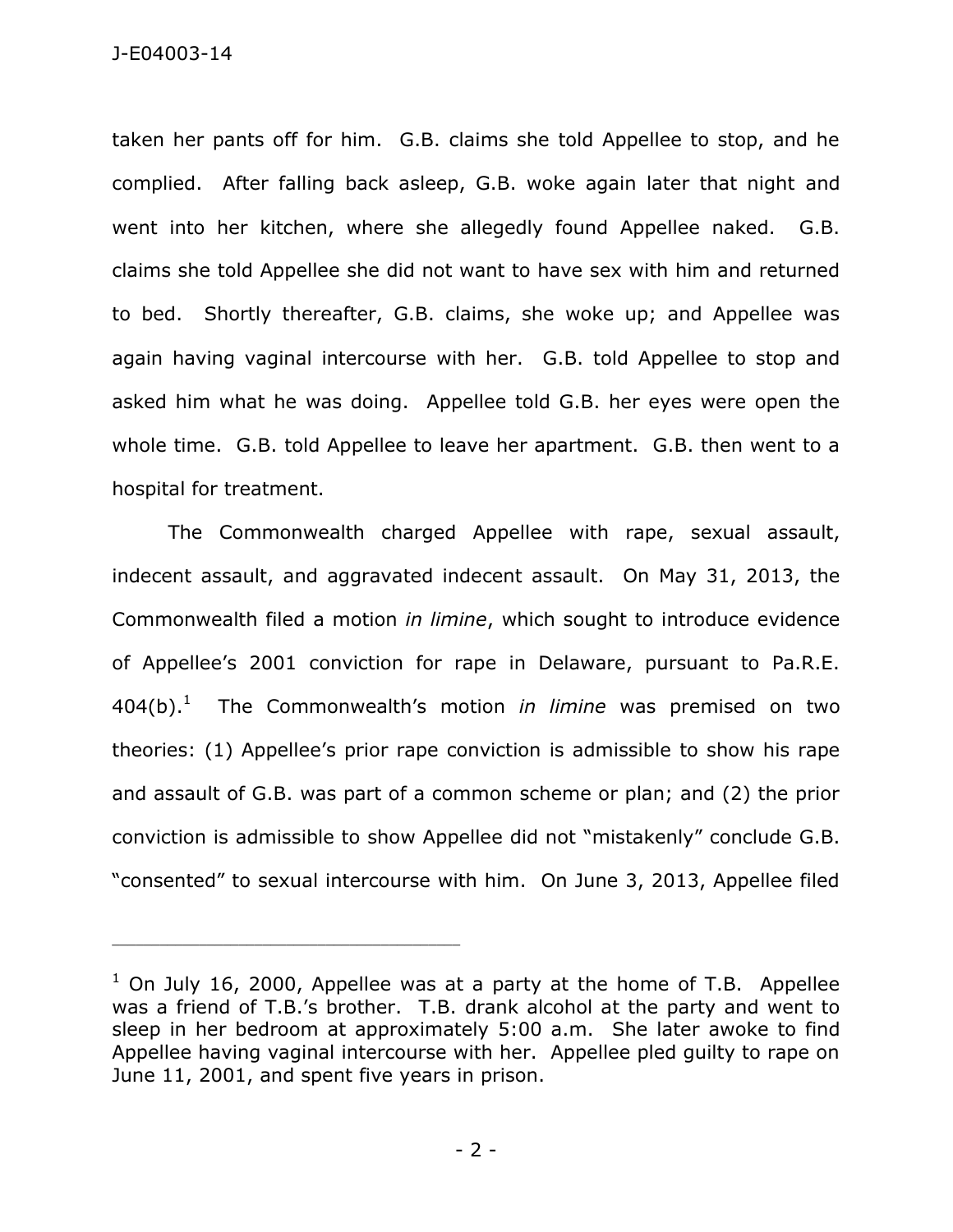a motion *in limine* seeking to preclude his prior rape conviction.

Following a hearing, the trial court denied the Commonwealth's motion *in limine*, granted Appellee's motion *in limine*, and on June 18, 2013, declared Appellee's prior conviction inadmissible. On July 18, 2013, the Commonwealth filed a timely notice of appeal. $2$  By memorandum decision on April 21, 2014, a panel of this Court (with one dissent) affirmed the trial court's order of June 18, 2013. On July 3, 2014, this Court granted the Commonwealth's application for *en banc* reargument and withdrew the prior memorandum decision.

The Commonwealth raises one issue for *en banc* review:

DID THE [TRIAL] COURT ABUSE ITS DISCRETION IN DENYING THE COMMONWEALTH'S MOTION *IN LIMINE* TO INTRODUCE EVIDENCE OF [APPELLEE'S] PRIOR CRIME AND GRANTING [APPELLEE'S] MOTION *IN LIMINE*, WHERE SAID EVIDENCE IS ADMISSIBLE PURSUANT TO PA.R.E. 404(B)?

(Commonwealth's Brief at 4).

\_\_\_\_\_\_\_\_\_\_\_\_\_\_\_\_\_\_\_\_\_\_\_\_\_\_\_\_\_\_\_\_\_\_\_\_\_\_\_\_\_\_\_\_

In its sole issue, the Commonwealth argues the facts of the present case and the facts of Appellee's prior rape conviction demonstrate that Appellee engaged in a pattern of non-consensual sexual intercourse with acquaintances who were in an unconscious or diminished state. The Commonwealth contends that in each case, Appellee deliberately took

<sup>&</sup>lt;sup>2</sup> The Commonwealth certified, pursuant to Pa.R.A.P. 311(d), that the court's order would substantially handicap the prosecution.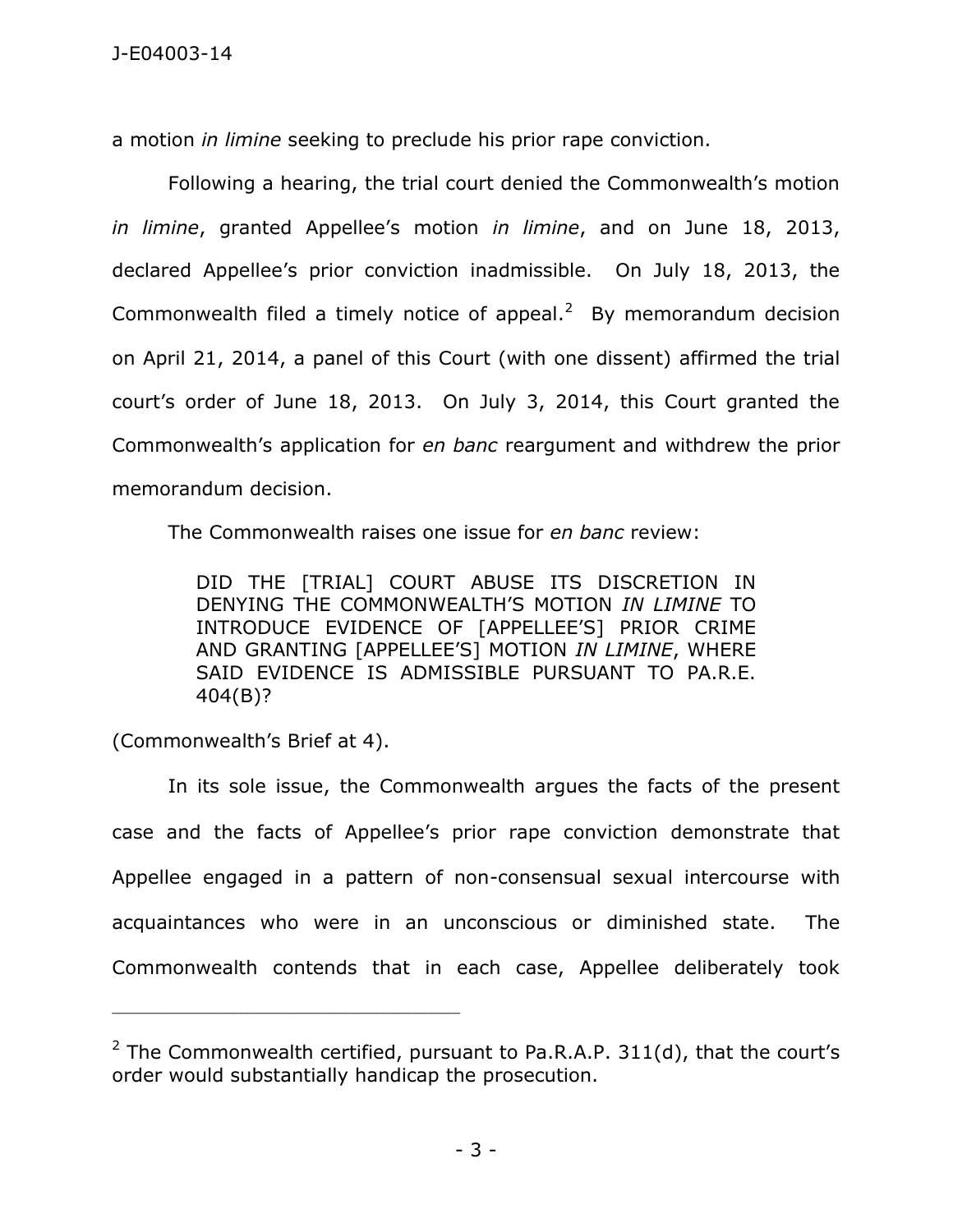advantage of the victim's diminished state and inability to consent. The Commonwealth highlights numerous similarities between the two incidents: (1) the victims were the same race and similar in age; (2) both victims were casually acquainted with Appellee; (3) Appellee's initial interaction with each victim was legitimate, where Appellee was invited into the victim's home; (4) Appellee had vaginal intercourse with each victim in her bedroom; (5) both incidents involved vaginal intercourse with an alleged unconscious victim who woke up in the middle of the act; and (6) in each case, Appellee knew the victim was in a compromised state. The Commonwealth asserts the period between the two incidents is only five years, when we exclude the time Appellee spent in prison on the prior rape conviction, and the passage of five years' time is outweighed by the similarities of the two acts. In light of these similarities, the Commonwealth claims Appellee's prior conviction is admissible under the common plan or scheme exception to Rule 404, which generally prohibits evidence of prior crimes.

The Commonwealth further argues Appellee's prior conviction is admissible under the absence of mistake or accident exception, namely, to show Appellee made no mistake when he assessed G.B.'s ability to consent to sexual intercourse. The Commonwealth submits Appellee concedes identity will be a non-issue at trial, so the key issue for the factfinder is whether G.B. consented. The Commonwealth insists evidence of Appellee's prior conviction is necessary to counter Appellee's consent defense and show

- 4 -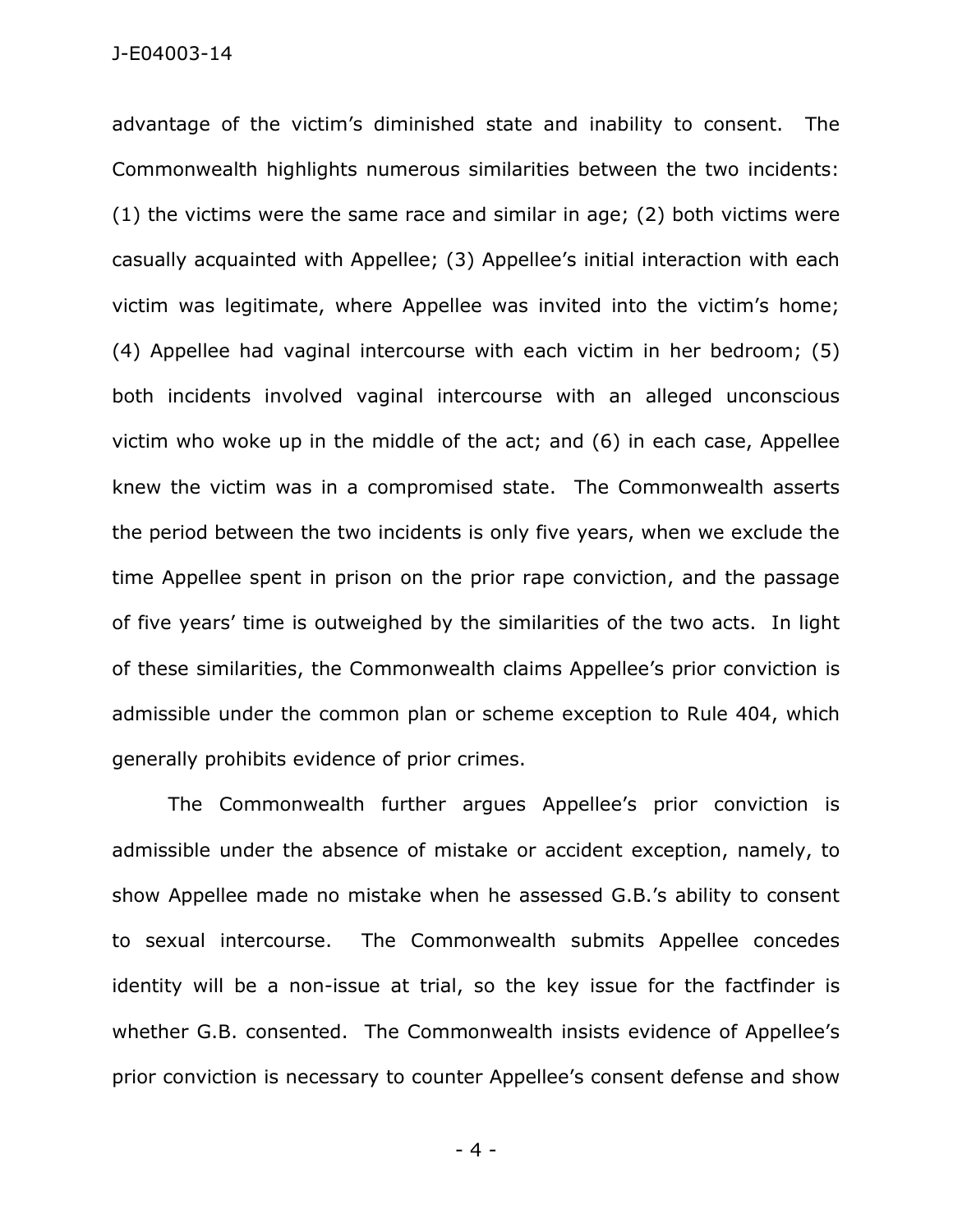that, as in the previous case, Appellee knowingly took advantage of an unconscious victim. For either the common plan or absence of mistake exceptions, the Commonwealth asserts evidence of Appellee's prior conviction would not be unduly prejudicial. The Commonwealth stresses this highly probative evidence would aid the jury in its determination of Appellee's state of mind when he twice initiated vaginal intercourse with G.B.; whereas the absence of this evidence would leave the jury to rely solely on G.B.'s testimony regarding the issue of consent. For all of these reasons, the Commonwealth concludes the trial court abused its discretion when it excluded evidence of Appellee's prior conviction. We agree.

"Admission of evidence is within the sound discretion of the trial court and will be reversed only upon a showing that the trial court clearly abused its discretion." *Commonwealth v. Drumheller*, 570 Pa. 117, 135, 808 A.2d 893, 904 (2002), *cert. denied*, 539 U.S. 919, 123 S.Ct. 2284, 156 L.Ed.2d 137 (2003) (quoting *Commonwealth v. Stallworth*, 566 Pa. 349, 363, 781 A.2d 110, 117 (2001)); *Commonwealth v. Collins*, 70 A.3d 1254, 1251 (Pa.Super. 2013). "An abuse of discretion is not merely an error of judgment, but is rather the overriding or misapplication of the law, or the exercise of judgment that is manifestly unreasonable, or the result of bias, prejudice, ill-will or partiality, as shown by the evidence of record." *Commonwealth v. Harris*, 884 A.2d 920, 924 (Pa.Super. 2005), *appeal denied*, 593 Pa. 726, 928 A.2d 1289 (2007).

- 5 -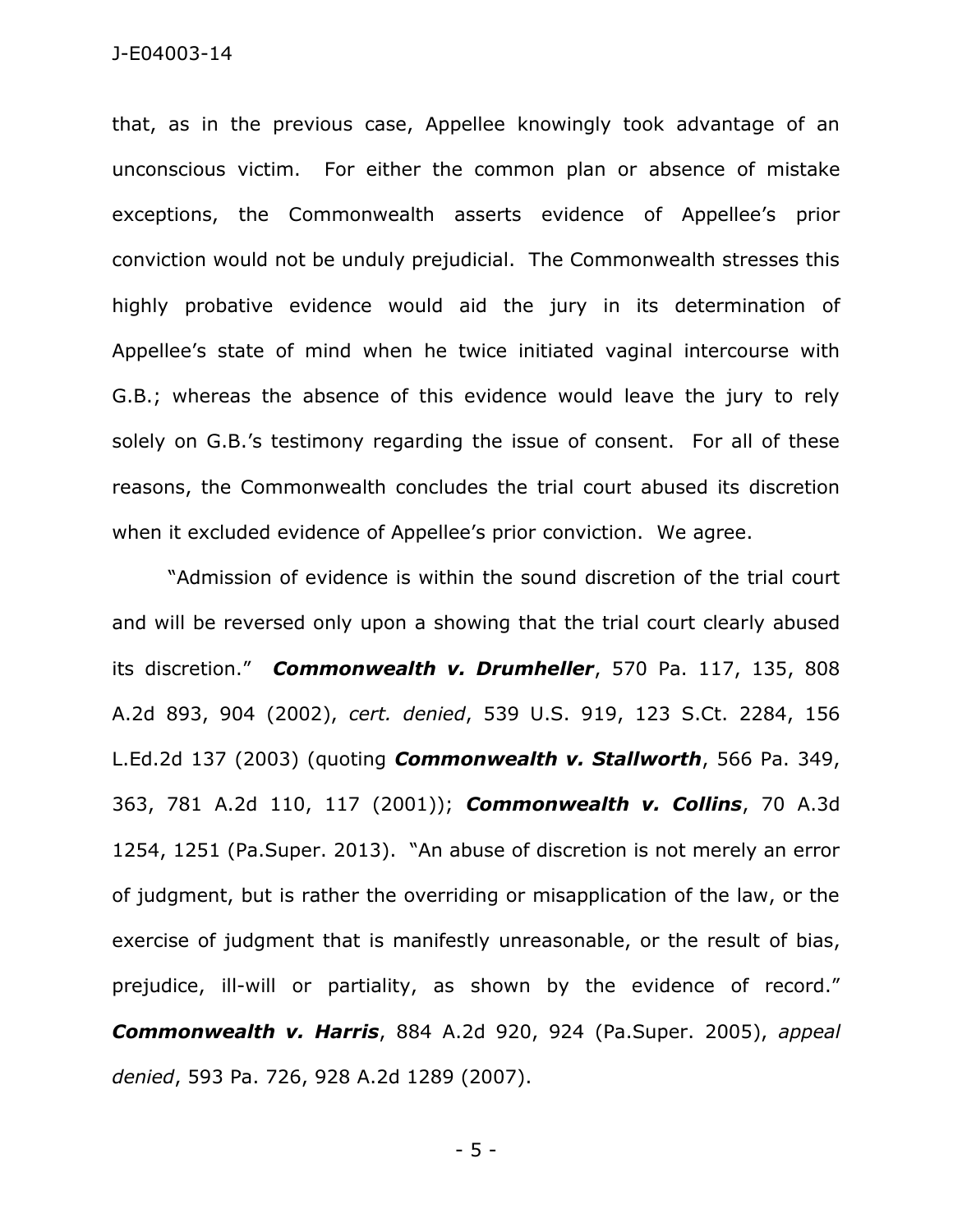Relevance is the threshold for admissibility of evidence. *Commonwealth v. Cook*, 597 Pa. 572, 602, 952 A.2d 594, 612 (2008). Pennsylvania Rule of Evidence 401 provides as follows:

## **Rule 401. Test for Relevant Evidence**

Evidence is relevant if:

(a) it has any tendency to make a fact more or less probable than it would be without the evidence; and

(b) the fact is of consequence in determining the action.

Pa.R.E. 401. "Evidence is relevant if it logically tends to establish a material fact in the case, tends to make a fact at issue more or less probable or supports a reasonable inference or presumption regarding a material fact." **Drumheller, supra** at 135, 808 A.2d at 904. "All relevant evidence is admissible, except as otherwise provided by law. Evidence that is not relevant is not admissible." Pa.R.E. 402. "The court may exclude relevant evidence if its probative value is outweighed by a danger of one or more of the following: unfair prejudice, confusing the issues, misleading the jury, undue delay, wasting time, or needlessly presenting cumulative evidence." Pa.R.E. 403.

Pennsylvania Rule of Evidence 404(b) provides as follows:

## **Rule 404. Character Evidence; Crimes or Other Acts**

\* \* \*

- **(b) Crimes, Wrongs or Other Acts.**
- *(1) Prohibited Uses.* Evidence of a crime, wrong, or

- 6 -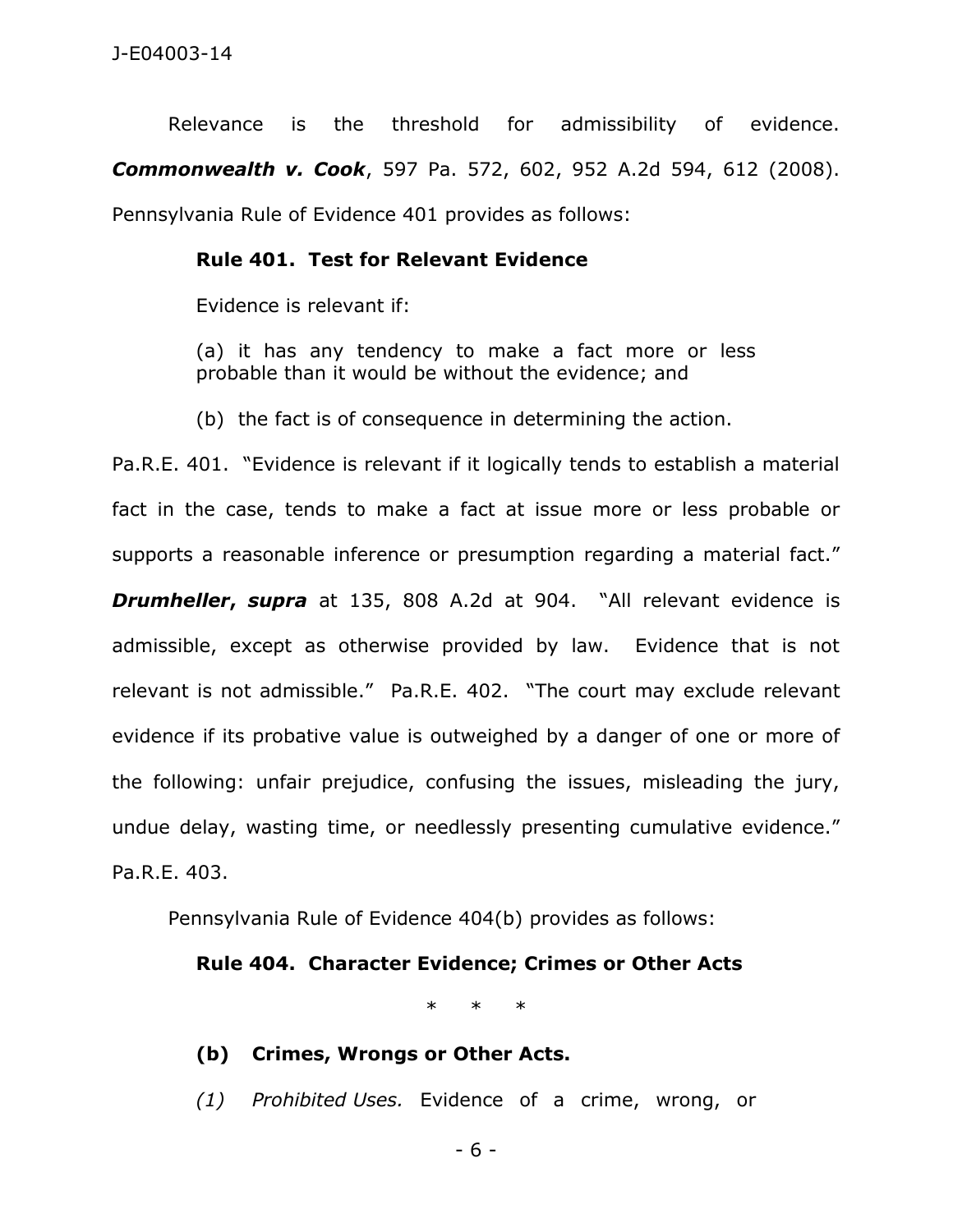other act is not admissible to prove a person's character in order to show that on a particular occasion the person acted in accordance with the character.

*(2) Permitted Uses.* This evidence may be admissible for another purpose, such as proving motive, opportunity, intent, preparation, plan, knowledge, identity, absence of mistake, or lack of accident. In a criminal case this evidence is admissible only if the probative value of the evidence outweighs its potential for unfair prejudice.

\* \* \*

Pa.R.E. 404(b)(1)-(2). "[E]vidence of prior crimes is not admissible for the sole purpose of demonstrating a criminal defendant's propensity to commit crimes." *Commonwealth v. Melendez-Rodriguez*, 856 A.2d 1278, 1283 (Pa.Super. 2004). Nevertheless, "[e]vidence may be admissible in certain circumstances where it is relevant for some other legitimate purpose and not utilized solely to blacken the defendant's character." *Id.* Specifically, other crimes evidence is admissible if offered for a non-propensity purpose, such as proof of an actor's knowledge, plan, motive, identity, or absence of mistake or accident. *Commonwealth v. Chmiel*, 585 Pa. 547, 889 A.2d 501 (2005). When offered for a legitimate purpose, evidence of prior crimes is admissible if its probative value outweighs its potential for unfair prejudice. *Commonwealth v. Hairston*, 624 Pa. 143, 84 A.3d 657 (2014), *cert. denied*, \_\_\_ U.S. \_\_\_, 135 S.Ct. 164, 190 L.Ed.2d 118 (2014).

> When ruling upon the admissibility of evidence under the common plan exception, the trial court must first examine the details and surrounding circumstances of each criminal incident to assure that the evidence reveals criminal conduct which is distinctive and so nearly identical as to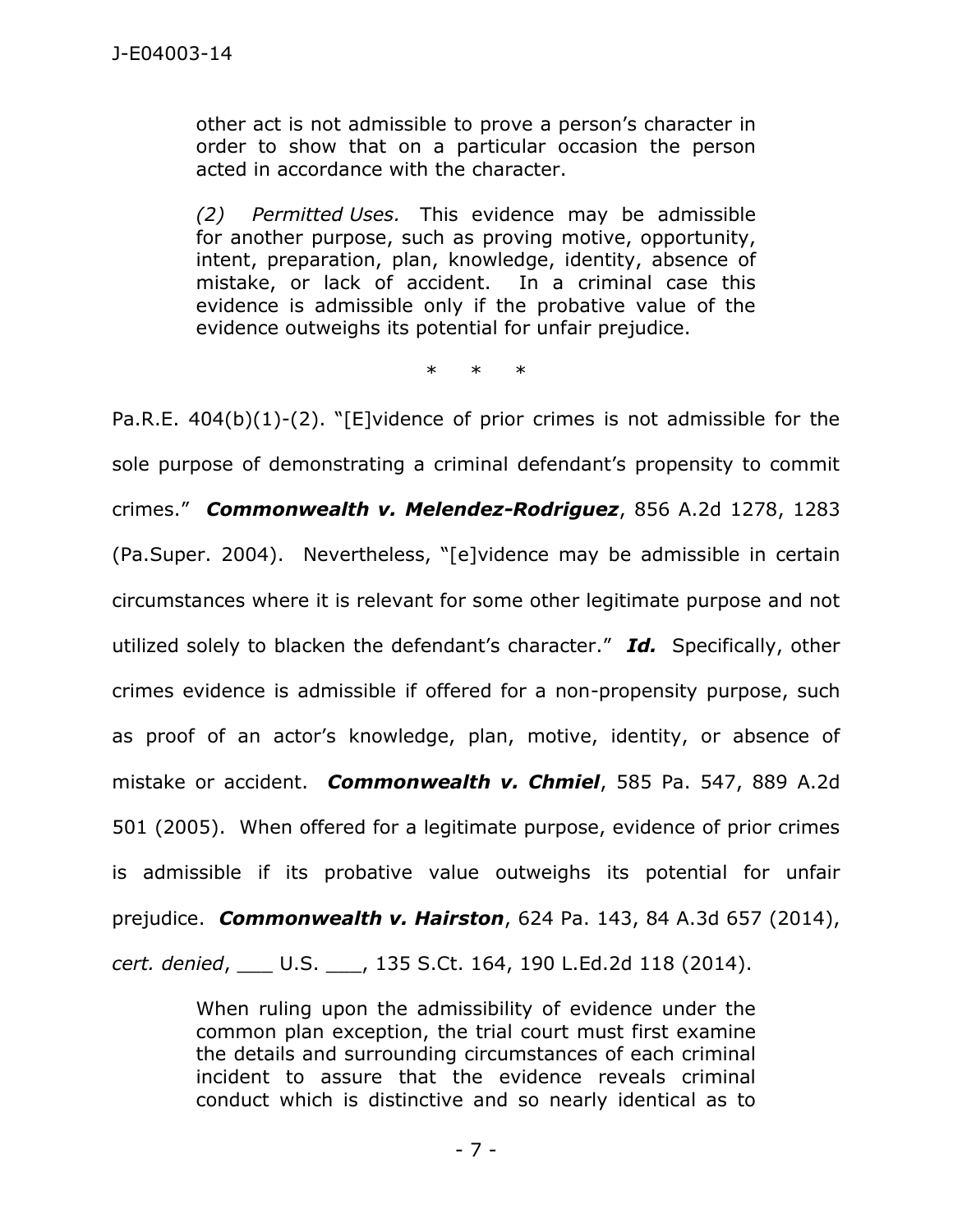become the signature of the same perpetrator. Relevant to such a finding will be the habits or patterns of action or conduct undertaken by the perpetrator to commit crime, as well as the time, place, and types of victims typically chosen by the perpetrator. Given this initial determination, the court is bound to engage in a careful balancing test to assure that the common plan evidence is not too remote in time to be probative. If the evidence reveals that the details of each criminal incident are nearly identical, the fact that the incidents are separated by a lapse of time will not likely prevent the offer of the evidence unless the time lapse is excessive. Finally, the trial court must assure that the probative value of the evidence is not outweighed by its potential prejudicial impact upon the trier of fact. To do so, the court must balance the potential prejudicial impact of the evidence with such factors as the degree of similarity established between the incidents of criminal conduct, the Commonwealth's need to present evidence under the common plan exception, and the ability of the trial court to caution the jury concerning the proper use of such evidence by them in their deliberations.

*Commonwealth v. G.D.M., Sr.*, 926 A.2d 984, 987 (Pa.Super. 2007),

*appeal denied*, 596 Pa. 715, 944 A.2d 756 (2008) (quoting *Commonwealth* 

*v. Smith*, 635 A.2d 1086, 1089 (Pa.Super. 1993)).

Although "remoteness in time is a factor to be considered in determining the probative value of other crimes evidence under the theory of common scheme, plan or design, the importance of the time period is inversely proportional to the similarity of the crimes in question." *Commonwealth v. Aikens*, 990 A.2d 1181, 1185 (Pa.Super. 2010), *appeal denied*, 607 Pa. 694, 4 A.3d 157 (2010) (holding evidence of defendant's prior sexual assault was admissible under common scheme exception despite nearly ten-year gap between periods of abuse, where victims were of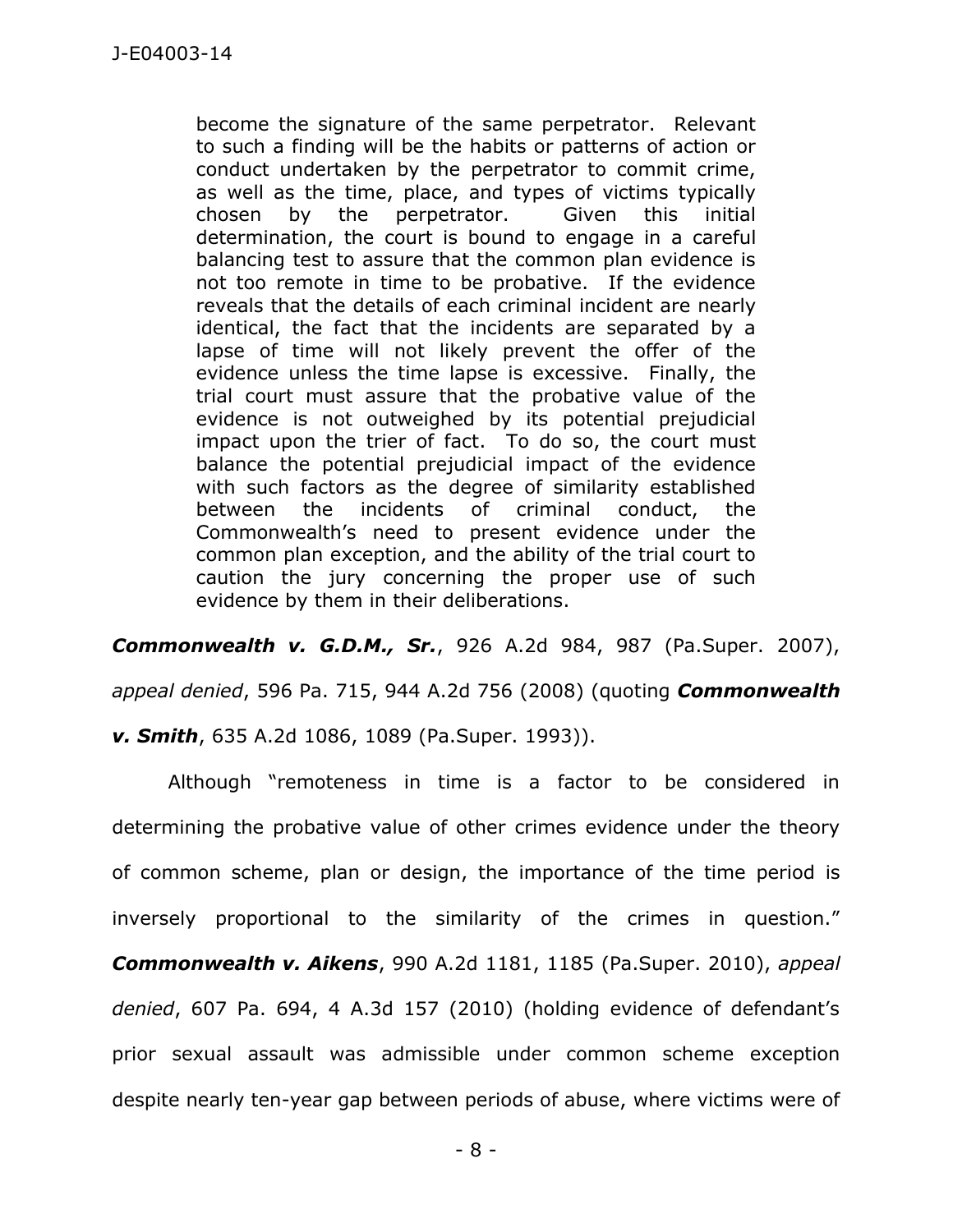similar age and both were daughters of defendant; defendant initiated contact with each victim during overnight visit in his apartment; defendant began sexual abuse by showing victims pornographic movies; and assaults occurred in bed at night). *See also Commonwealth v. Luktisch*, 680 A.2d 877 (Pa.Super. 1996) (holding common scheme exception justified admission of testimony regarding defendant's previous sexual assaults despite six-year lapse between periods of abuse, where three victims were nearly same age, victims were either daughter or step-daughter of defendant and lived with him when acts occurred; and pattern of molestation—from improper touching to oral sex to sexual intercourse—was highly similar with respect to two victims).

Evidence of a prior crime may also be admitted to show a defendant's actions were not the result of a mistake or accident, "where the manner and circumstances of two crimes are remarkably similar." *Commonwealth v. Kinard*, 95 A.3d 279, 294-95 (Pa.Super. 2014). *See Commonwealth v. Sherwood*, 603 Pa. 92, 982 A.2d 483 (2009) (holding evidence of defendant's prior physical assaults of child was admissible to show absence of mistake or accident in prosecution for intentional beating death of child); *Commonwealth v. Boczkowski*, 577 Pa. 421, 846 A.2d 75 (2004) (holding evidence of defendant's murder of former wife was admissible to show absence of accident in prosecution for murder of defendant's second wife, where both victims were found dead in bathtub or hot tub in highly similar

- 9 -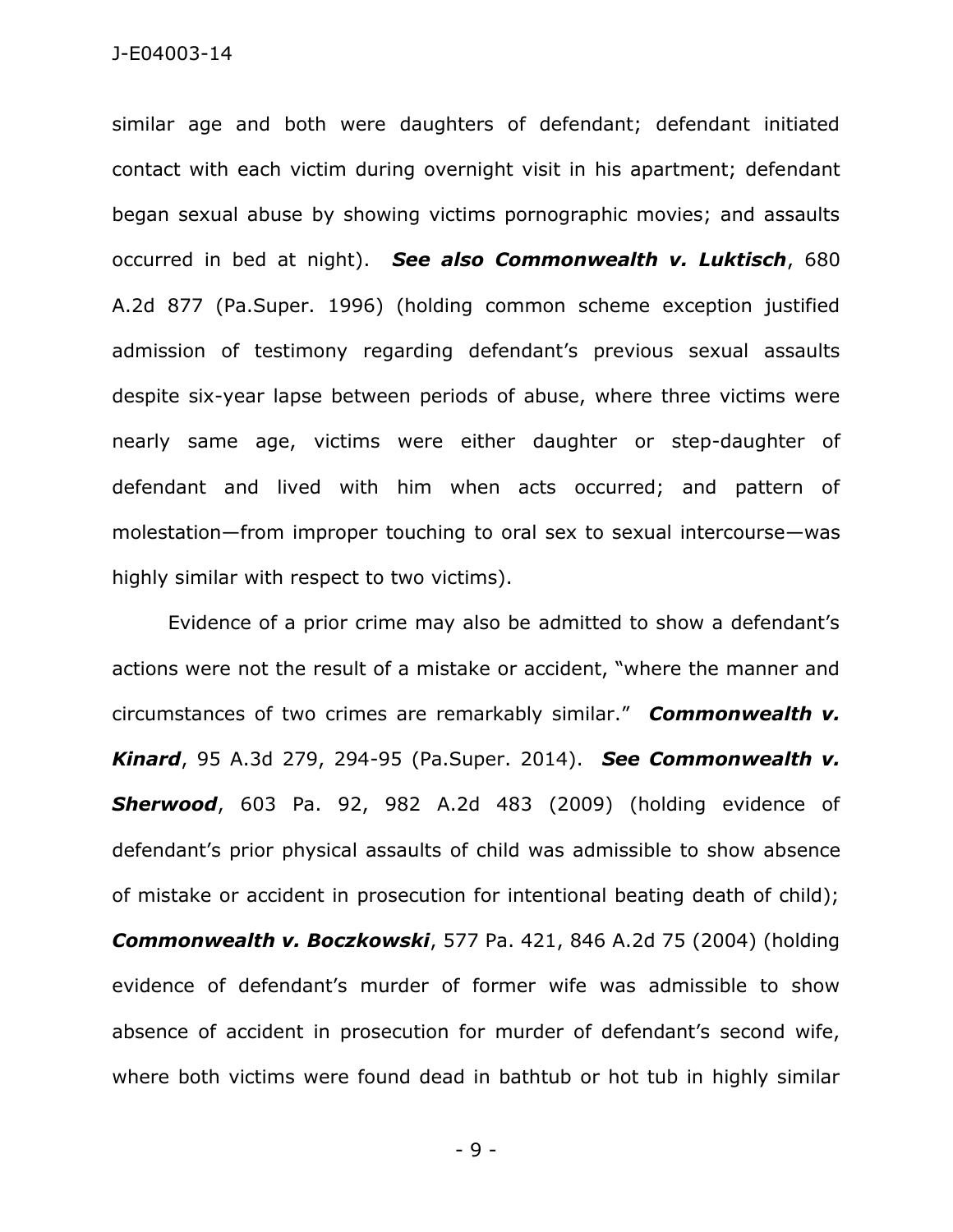circumstances).

Evidence of relevant prior crimes is admissible "if the probative value of the evidence outweighs its potential for unfair prejudice." *Kinard, supra* at 284. "'Unfair prejudice' means a tendency to suggest decision on an improper basis or to divert the jury's attention away from its duty of weighing the evidence impartially." *Commonwealth v. Dillon*, 592 Pa. 351, 366, 925 A.2d 131, 141 (2007) (quoting Pa.R.E. 403 *comment*).

> Evidence will not be prohibited merely because it is harmful to the defendant. This Court has stated that it is not required to sanitize the trial to eliminate all unpleasant facts from the jury's consideration where those facts are relevant to the issues at hand and form part of the history and natural development of the events and offenses for which the defendant is charged. Moreover, we have upheld the admission of other crimes evidence, when relevant, even where the details of the other crime were extremely grotesque and highly prejudicial.

*Id.* at 367, 925 A.2d at 141. "Additionally, when examining the potential for undue prejudice, a cautionary jury instruction may ameliorate the prejudicial effect of the proffered evidence. … Jurors are presumed to follow the trial court's instructions." *Hairston, supra* at \_\_\_, 84 A.3d at 666 (holding extraneous offense of arson was admissible under Rule 404(b) as *res gestae* evidence in prosecution for murder; trial court's instruction on how arson evidence should be considered minimized likelihood that arson evidence would inflame jury or cause it to convict defendant on improper basis).

Instantly, the record reveals the following factual similarities between the present case and Appellee's prior rape conviction. In each case,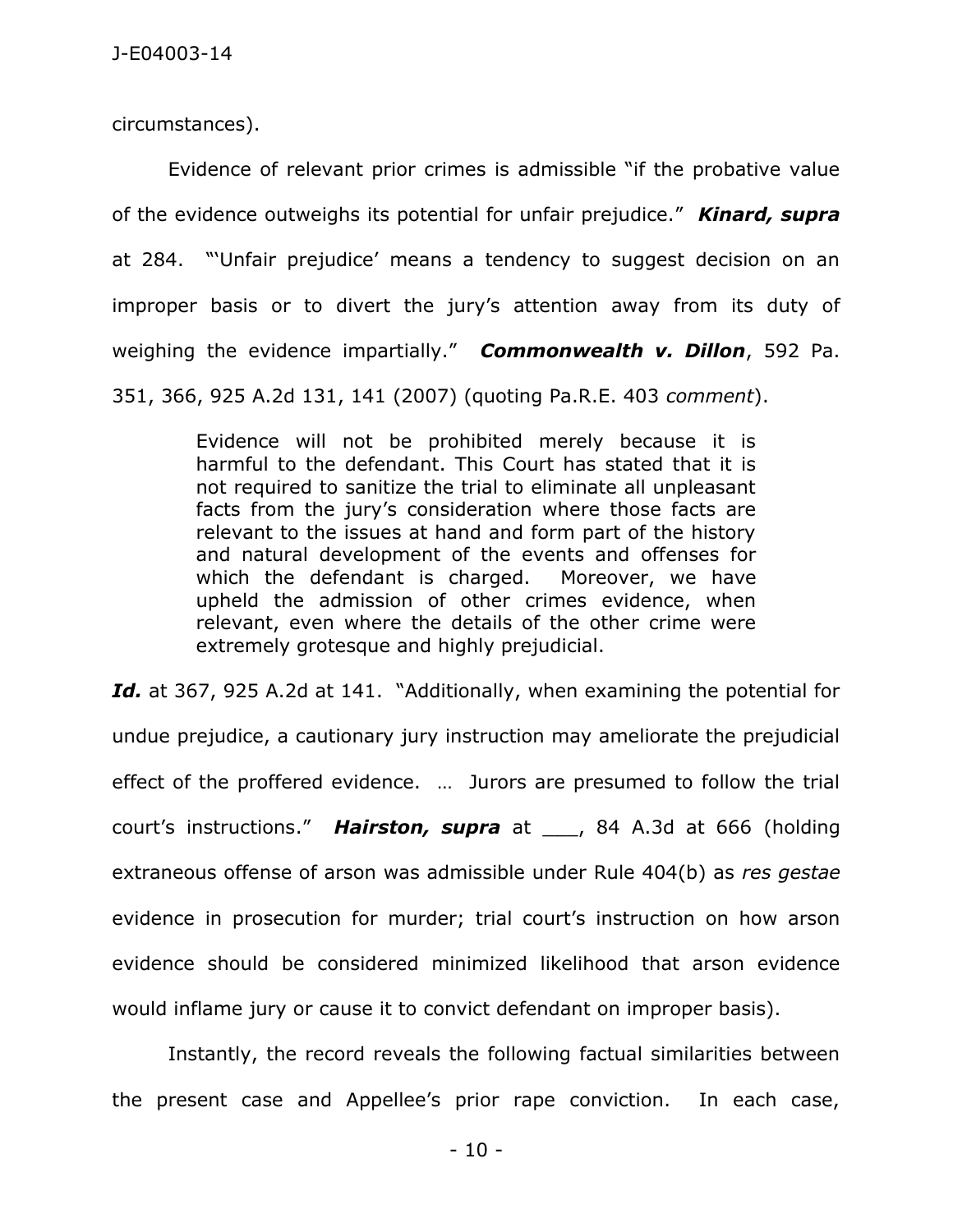Appellee was acquainted with the victim—a black female in her twenties and he was an invited guest in the victim's home. Appellee was aware that each victim was in a weakened or compromised state. Each victim ultimately lost consciousness. In each case, the victim awoke in her bedroom in the early morning hours to find Appellee having vaginal intercourse with her. The evidence of Appellee's prior rape passes the basic relevance threshold, as it tends to increase the probability that Appellee knowingly had non-consensual sex with G.B. in the present case. *See Drumheller, supra*. The relevant details and surrounding circumstances of each incident further reveal criminal conduct that is sufficiently distinctive to establish Appellee engaged in a common plan or scheme. *See G.D.M., Sr., supra*. The factual overlap between the two incidents goes beyond the commission of crimes or conduct "of the same general class." The evidence does not merely show Appellee sexually assaulted two different women or that Appellee's actions are generically common to many sexual assault cases. To the contrary, the incidents reflect a clear pattern where Appellee was legitimately in each victim's home; Appellee was cognizant of each victim's compromised state; and Appellee had vaginal intercourse with each victim in her bedroom in the middle of the night while the victim was unconscious. $^3$ 

\_\_\_\_\_\_\_\_\_\_\_\_\_\_\_\_\_\_\_\_\_\_\_\_\_\_\_\_\_\_\_\_\_\_\_\_\_\_\_\_\_\_\_\_

 $3$  To the extent differences exists between the two incidents, these *(Footnote Continued Next Page)*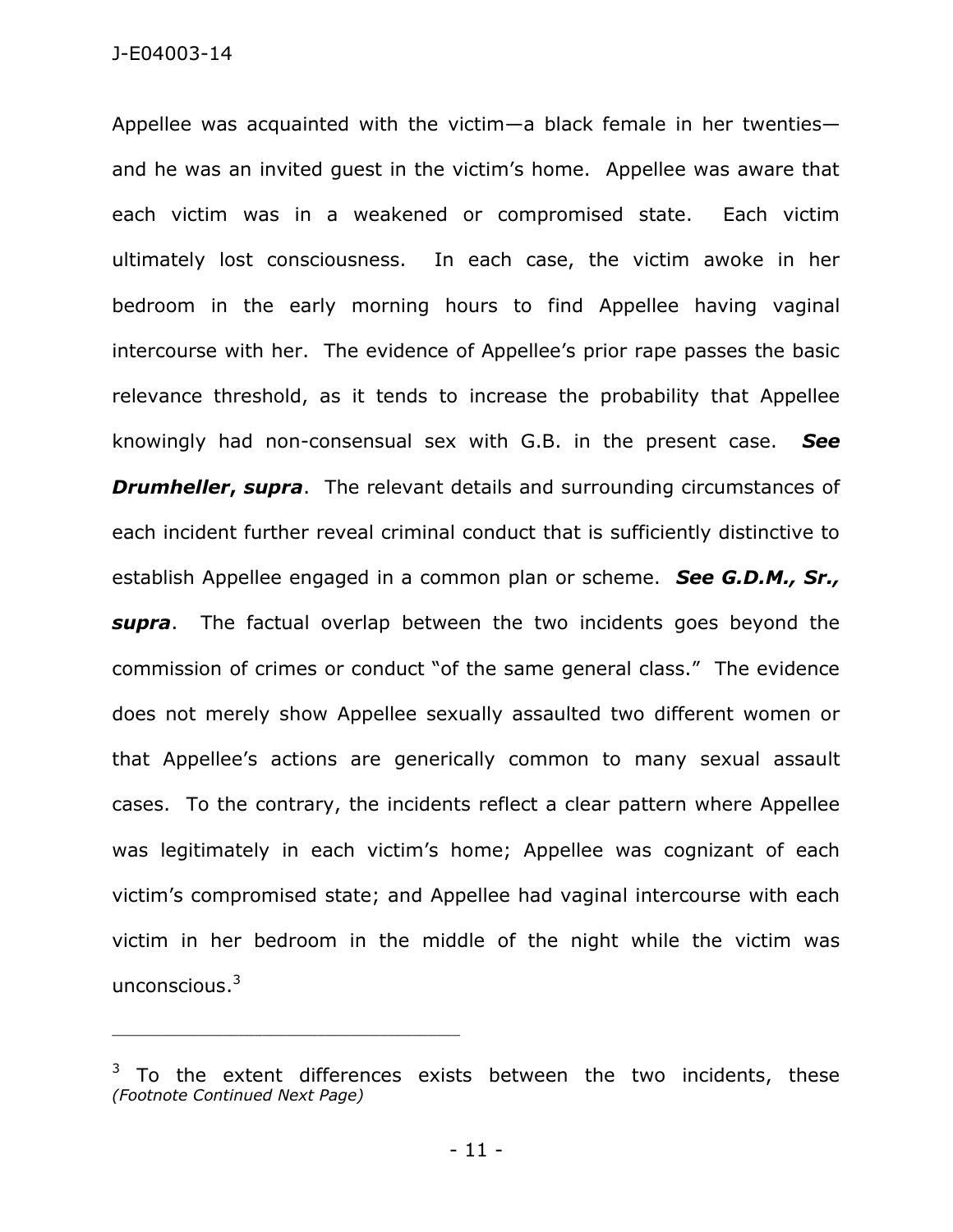G.B.'s claim, that she again fell asleep and again awoke to find Appellee having non-consensual sex with her a second time, only reinforces the conclusion that Appellee engaged in a common scheme of nonconsensual intercourse with unconscious victims. The evidence of a second instance of non-consensual sex between Appellee and G.B. tends to show Appellee saw and seized yet another opportunity to have non-consensual vaginal intercourse with a female acquaintance whose unconscious state rendered her unable to consent or to resist verbally or physically. Additionally, Appellee's dispute that G.B. was asleep, when Appellee initiated sexual intercourse with her, is an issue for the factfinder to determine at trial. The purpose of introducing Appellee's prior conviction is to aid the jury in that determination and to counter Appellee's anticipated defense of consent. Appellee should not be able to create a "difference" between the two incidents simply by disputing the Commonwealth's proffered facts. We conclude the circumstances of each incident are sufficiently similar to satisfy *(Footnote Continued)* \_\_\_\_\_\_\_\_\_\_\_\_\_\_\_\_\_\_\_\_\_\_\_

differences concern details which are not essential to the alleged common scheme of Appellee. For example, Appellee was in T.B.'s home for a party because he was friends with T.B.'s brother, whereas G.B. invited Appellee into her home because she felt weak after donating plasma. The common scheme, however, does not require the sexual assault of women who became tired or weak specifically after donating plasma. The salient facts of each case are that Appellee was allowed into the home of an acquaintance, and Appellee knew each victim was in a compromised state. After each victim lost consciousness in the early morning hours, Appellee had vaginal intercourse with each victim in essentially the same manner. The common scheme exception does not require that the two scenarios be identical in **every** respect.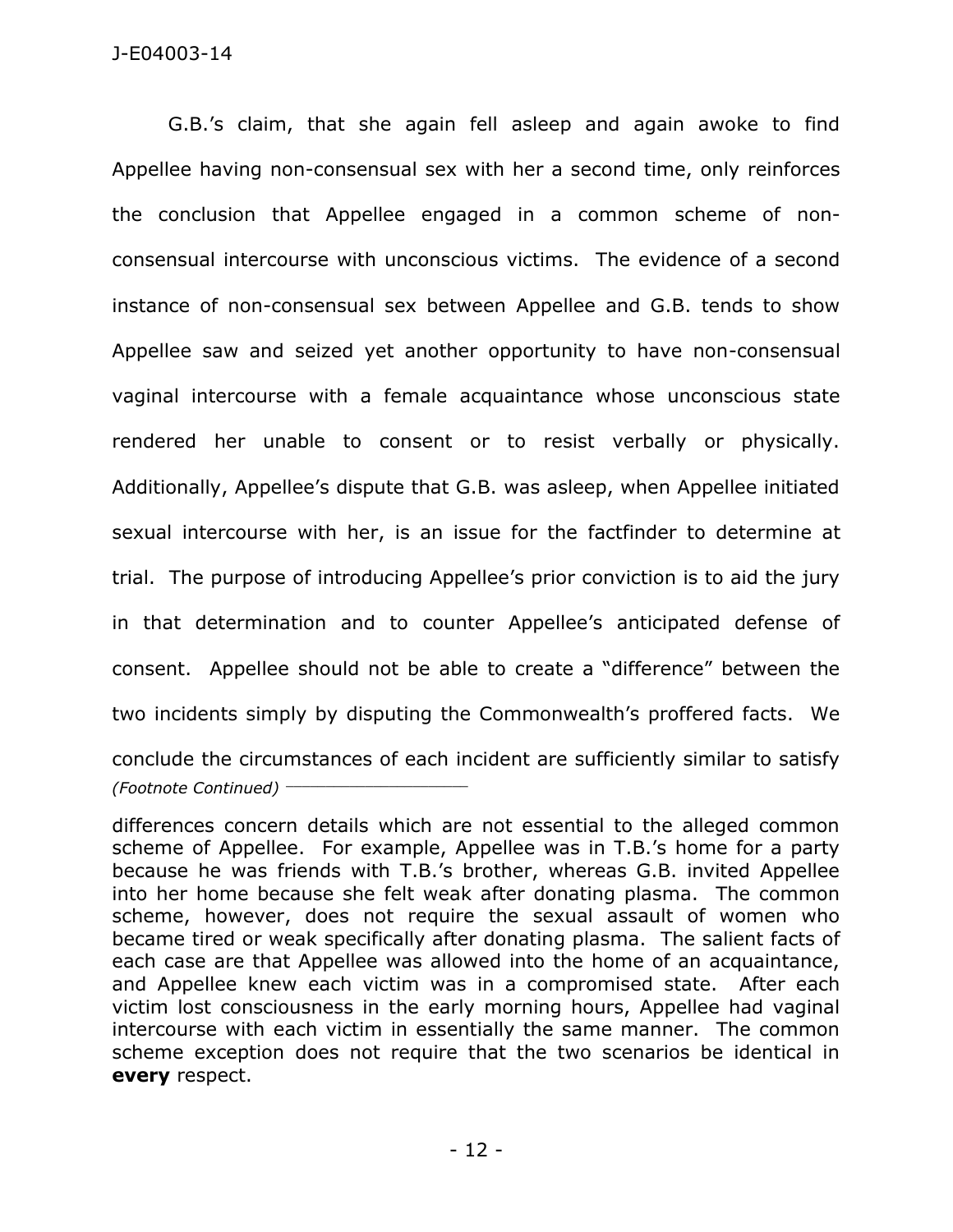the common plan or scheme exception to Rule 404.

We further conclude the evidence of Appellee's prior rape conviction is not too remote in time to negate its probative value. The Commonwealth is correct to state that Appellee's time spent in prison must be excluded in the calculation of how much time has elapsed since the prior crime. *See Commonwealth v. Rush*, 538 Pa. 104, 646 A.2d 557 (1994) (excluding defendant's period of incarceration from relevant time period for remoteness analysis, where eight years separated commission of crimes in question); *Commonwealth v. Brien*, 836 A.2d 966 (Pa.Super. 2003), *appeal denied*, 577 Pa. 695, 836 A.2d 966 (2004) (holding defendant's prior ten-year old convictions were not too remote in time, and defendant was paroled five years before the current offense). Appellee committed the prior offense ten years before the current incident, but Appellee was incarcerated for five of those years for the prior offense. Therefore, the relevant look-back period is five years for purposes of the remoteness analysis. *See id.* This Court has held evidence admissible under the common scheme exception in the context of even longer time lapses. *See Aikens, supra* (holding ten-year lapse was not excessive); *Luktisch, supra* (holding six-year lapse was not excessive). Additionally, the similarities of the two incidents render the fiveyear time gap even less important. *See Aikens, supra*. The record does not support a finding of an excessive lapse of time between the incidents, which is, in any case, only one factor in the common scheme analysis, but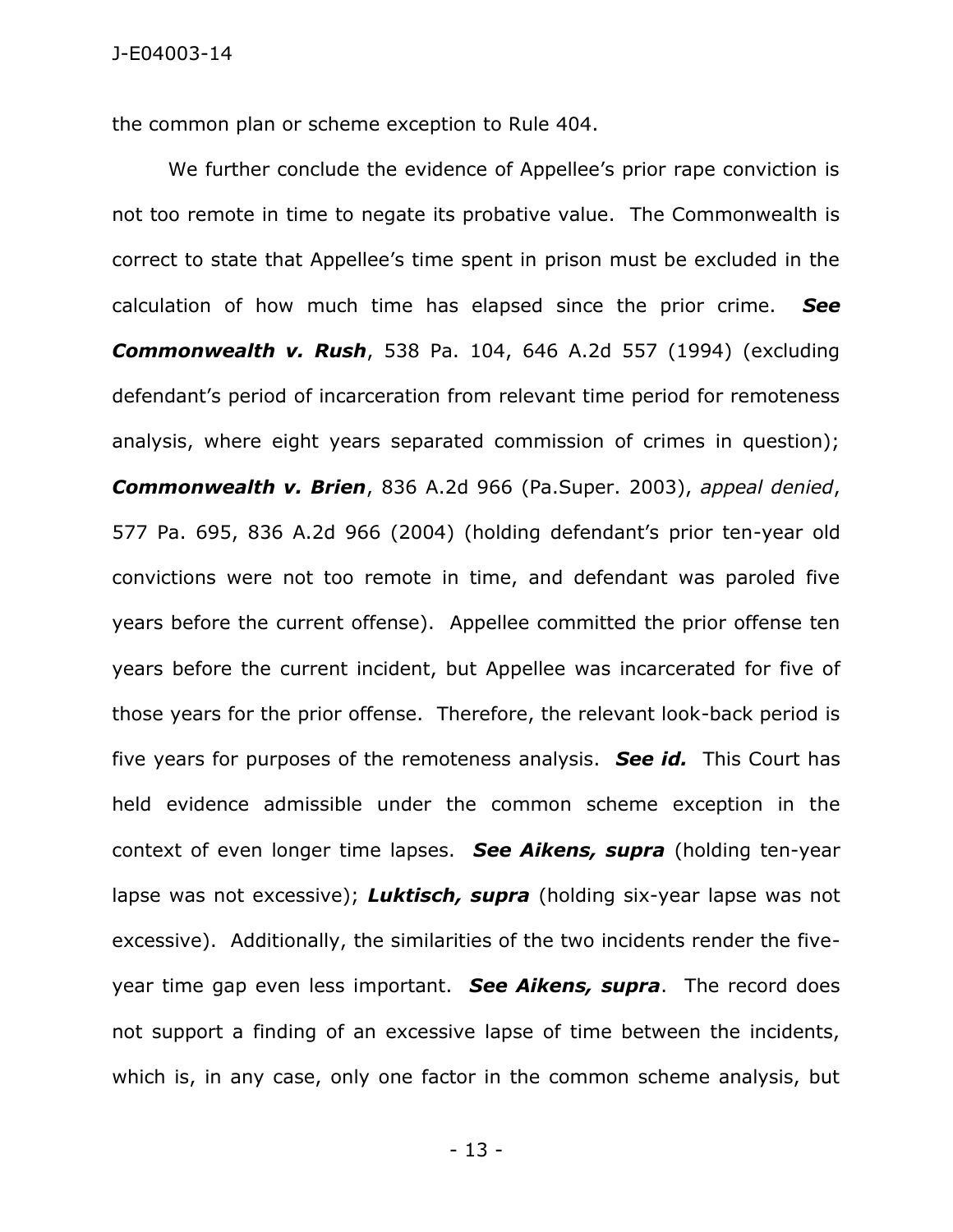not the dispositive factor.

Additionally, the probative value of Appellee's prior conviction outweighs its potential for unfair prejudice. The prior conviction should not be shielded from the factfinder merely because it is harmful to Appellee; the question is whether evidence of Appellee's prior conviction would be **unduly** prejudicial. *See Dillon, supra*. The substantial similarity between the two incidents gives the evidence of Appellee's previous crime considerable probative value. In light of the important similarities, the nature of Appellee's prior crime alone does not render it unduly prejudicial. *See Commonwealth v. Frank*, 577 A.2d 609 (Pa.Super. 1990) (holding admission of evidence of appellant's prior sexual assaults of children under common plan exception was not unduly prejudicial where assaults possessed high degree of similarity and court issued cautionary instructions). Moreover, to alleviate the potential for unfair prejudice, the court can issue a cautionary instruction to the jury, to advise the jury of the limited purpose of the evidence and to clarify that the jury cannot treat the prior crime as proof of Appellee's bad character or criminal tendencies. *See id.*; *Hairston, supra*. Jurors are presumed to follow the trial court's instructions. *See id.*

Importantly, one factor in the "undue prejudice" analysis—the Commonwealth's need to present evidence under the common plan exception—weighs heavily in favor of the Commonwealth. Identity is not an issue in this case, as Appellee acknowledges he had sexual intercourse with

- 14 -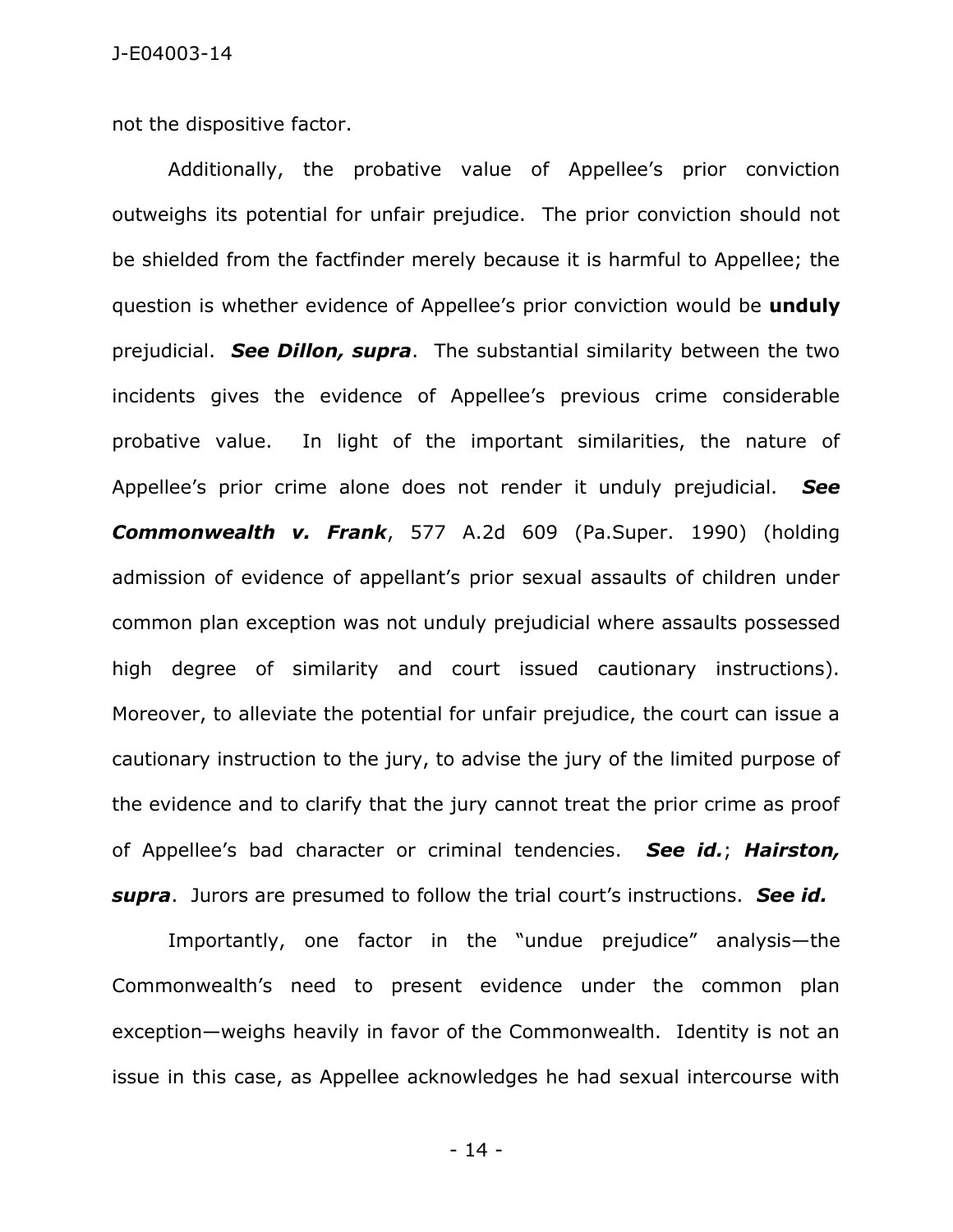J-E04003-14

G.B. on the day in question. The only issue is consent. If evidence of Appellee's prior conviction is excluded, the Commonwealth must rely solely on the uncorroborated testimony of G.B. to counter Appellee's defense of consent to vaginal intercourse. Thus, the Commonwealth has a significant need for the prior crime evidence to prove Appellee had non-consensual sex with G.B. *See G.D.M., Sr., supra*. *See also Commonwealth v. Gordon*, 543 Pa. 513, 673 A.2d 866 (1996) (holding evidence of appellant's similar prior sexual assaults was not unduly prejudicial where Commonwealth was required to prove non-consensual touching occurred; evidence was necessary for prosecution of case, where uncorroborated testimony of victim might lead jury to determine there was reasonable doubt as to whether appellant committed crime). Given the substantial similarity between the current incident and Appellee's prior crime, and the importance of the common scheme evidence to the Commonwealth's case, we conclude the trial court abused its discretion when it found Appellee's prior conviction was inadmissible under the common scheme exception to Rule 404.

Likewise, the trial court should have declared the evidence of Appellee's prior rape conviction admissible under the absence of mistake or accident exception to Rule  $404.^4$  Appellee disputes G.B.'s account that she

\_\_\_\_\_\_\_\_\_\_\_\_\_\_\_\_\_\_\_\_\_\_\_\_\_\_\_\_\_\_\_\_\_\_\_\_\_\_\_\_\_\_\_\_

<sup>4</sup> In his motion *in limine*, Appellee completely misconstrued and failed to respond substantively to the Commonwealth's argument regarding the exception to Rule 404 for absence of mistake or accident. Appellee stated: *(Footnote Continued Next Page)*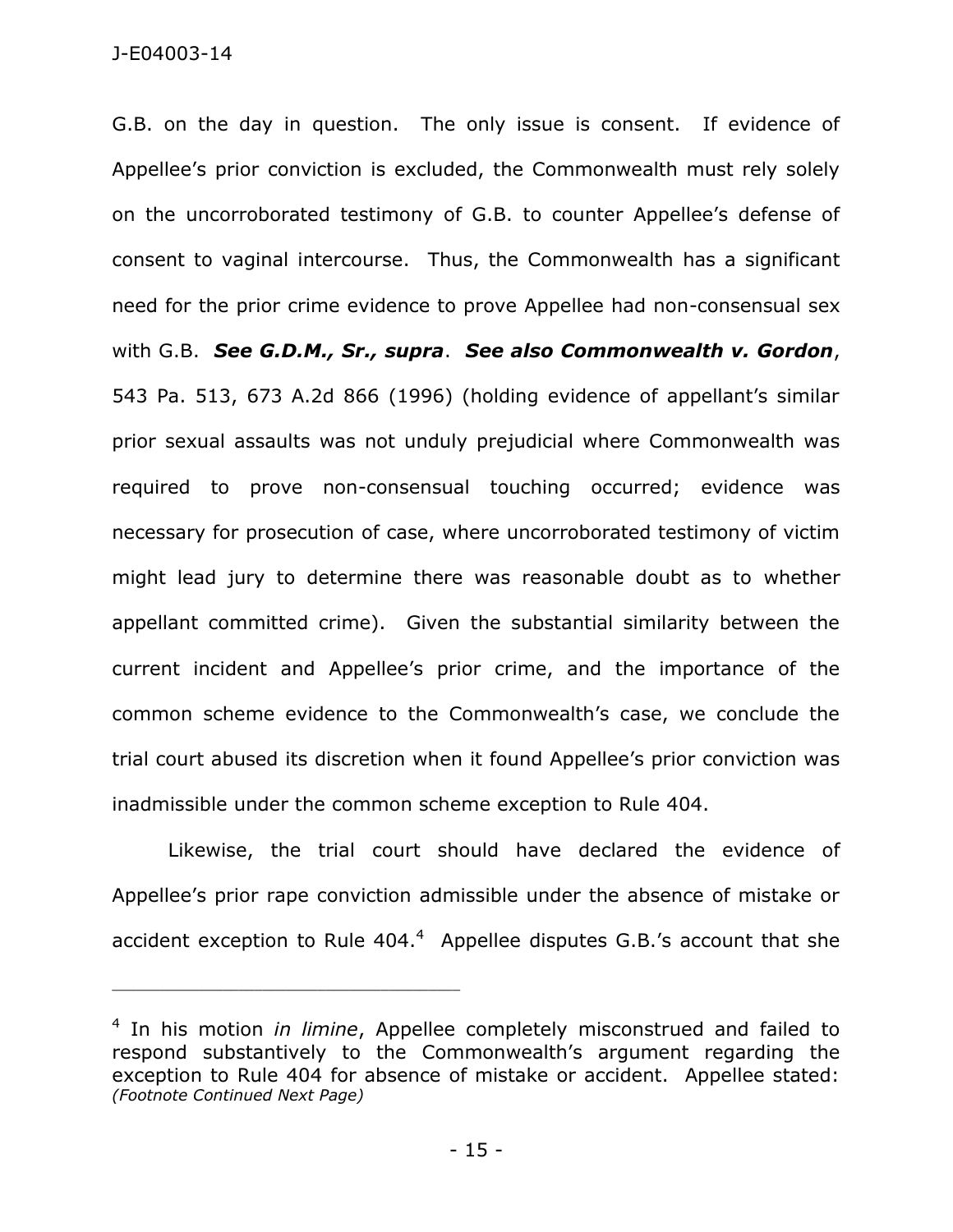was asleep when Appellee initiated sexual intercourse with her—Appellee maintains he thought G.B. consented to the act. Given the relevant similarities between the two incidents, evidence of Appellee's prior rape would tend to prove he did not "mistakenly believe" G.B. was awake or gave her consent. Appellee was invited into G.B.'s home for another reason, Appellee knew G.B. was in a compromised state, and G.B. awoke to find Appellee having vaginal intercourse with her. Appellee's prior conviction would likewise show he had been invited into the home of an acquaintance, knew the victim was in a compromised state, and had non-consensual sex with the victim while the victim was unconscious. The prior conviction would tend to prove Appellee was previously in a very similar situation and suffered legal consequences from his decision to have what proved to be nonconsensual vaginal intercourse with an unconscious victim. Thus, the evidence would tend to show Appellee recognized or should have recognized that, as with T.B., G.B.'s physical condition rendered her unable to consent. *(Footnote Continued)* \_\_\_\_\_\_\_\_\_\_\_\_\_\_\_\_\_\_\_\_\_\_\_

"There is no question in this case as to the identity of [Appellee] and the only reason to introduce the evidence of the prior conviction would be to prove a common plan, despite the limited similarities between the two instances." (Appellee's Motion *in Limine*, filed 6/3/13, at 3; R.R. at 27a). The Commonwealth, however, did not try to introduce evidence of Appellee's prior conviction, under the absence of mistake or accident exception, to prove identity but to show Appellee made no mistake or accident when he evaluated G.B.'s purported "consent." Appellee also failed to address this argument at the hearing on the motions *in limine*. Therefore, Appellee arguably waived any objection to admission of his prior conviction under that exception to Rule 404. *See* Pa.R.A.P. 302(a) (stating issues not raised in trial court are waived and cannot be raised for first time on appeal).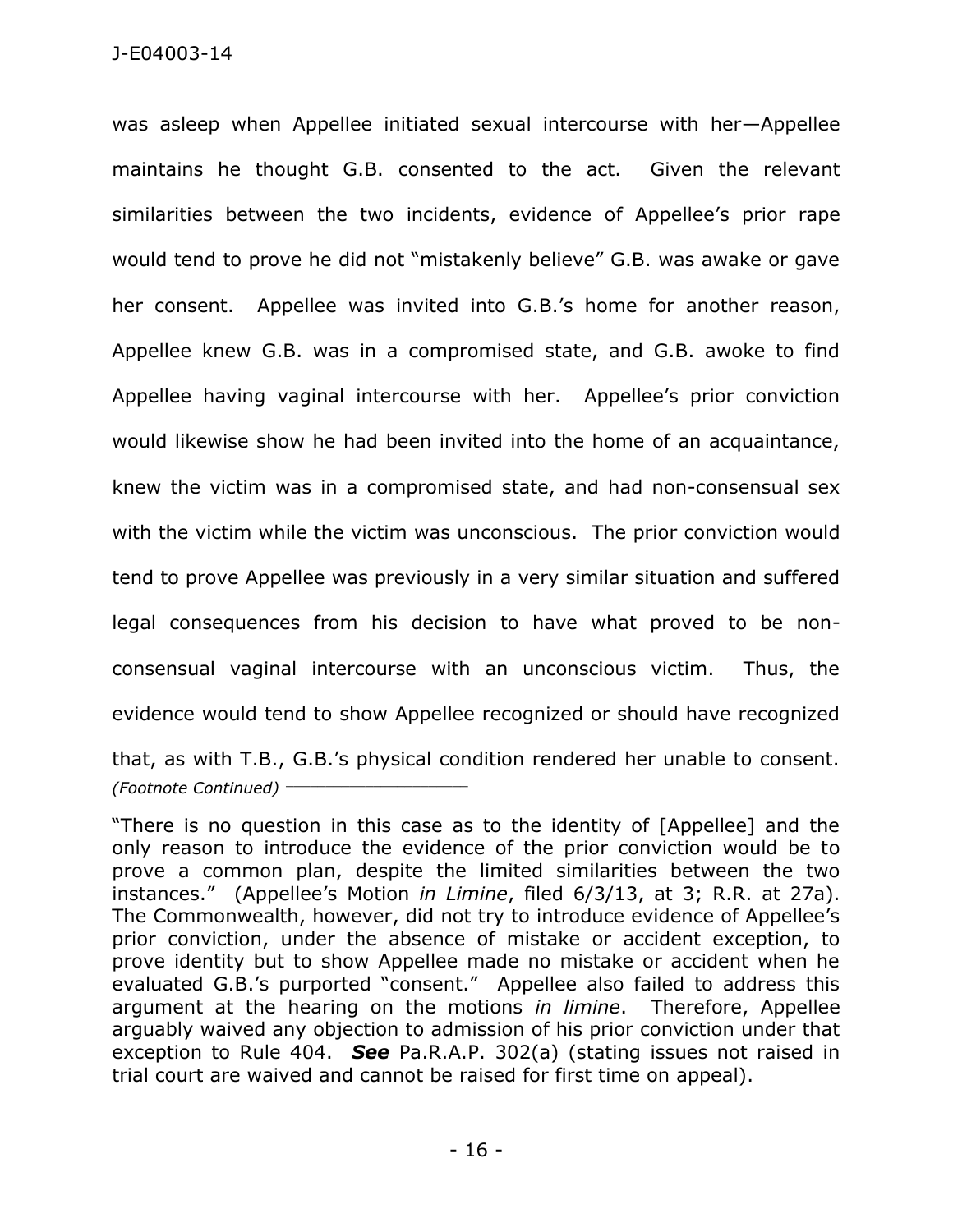The jury must have a chance to decide if Appellee, in light of his past legal experience and conviction for a substantially similar criminal episode, could have reasonably concluded G.B.'s consent was possible under comparable circumstances.

As with the common scheme exception, certain differences between the two incidents—such as the exact **reason** the victim was in a compromised state—are not essential to the question of whether Appellee mistakenly believed G.B. consented to sexual intercourse. The evidence of Appellee's prior crime is highly probative of the fact that Appellee could not have reasonably believed G.B. was conscious enough to give her consent. Rather, the evidence of the prior conviction tends to prove Appellee intentionally exploited another opportunity to take advantage of a woman sexually, when he knew the woman was in a diminished state. The prior crime at issue fits within the absence of mistake or accident exception to Rule 404. *See Kinard, supra*. Given the established similarity between the incidents, we conclude Appellee's prior conviction is highly probative on the issue of consent, but not so remote in time or unduly prejudicial as to bar its admission under the absence of mistake or accident exception to Rule 404. *See Dillon, supra*; *Aikens, supra*. Our previous analysis of "undue prejudice" and remoteness with respect to the common plan or scheme exception is equally applicable in the context of the absence of mistake or accident exception.